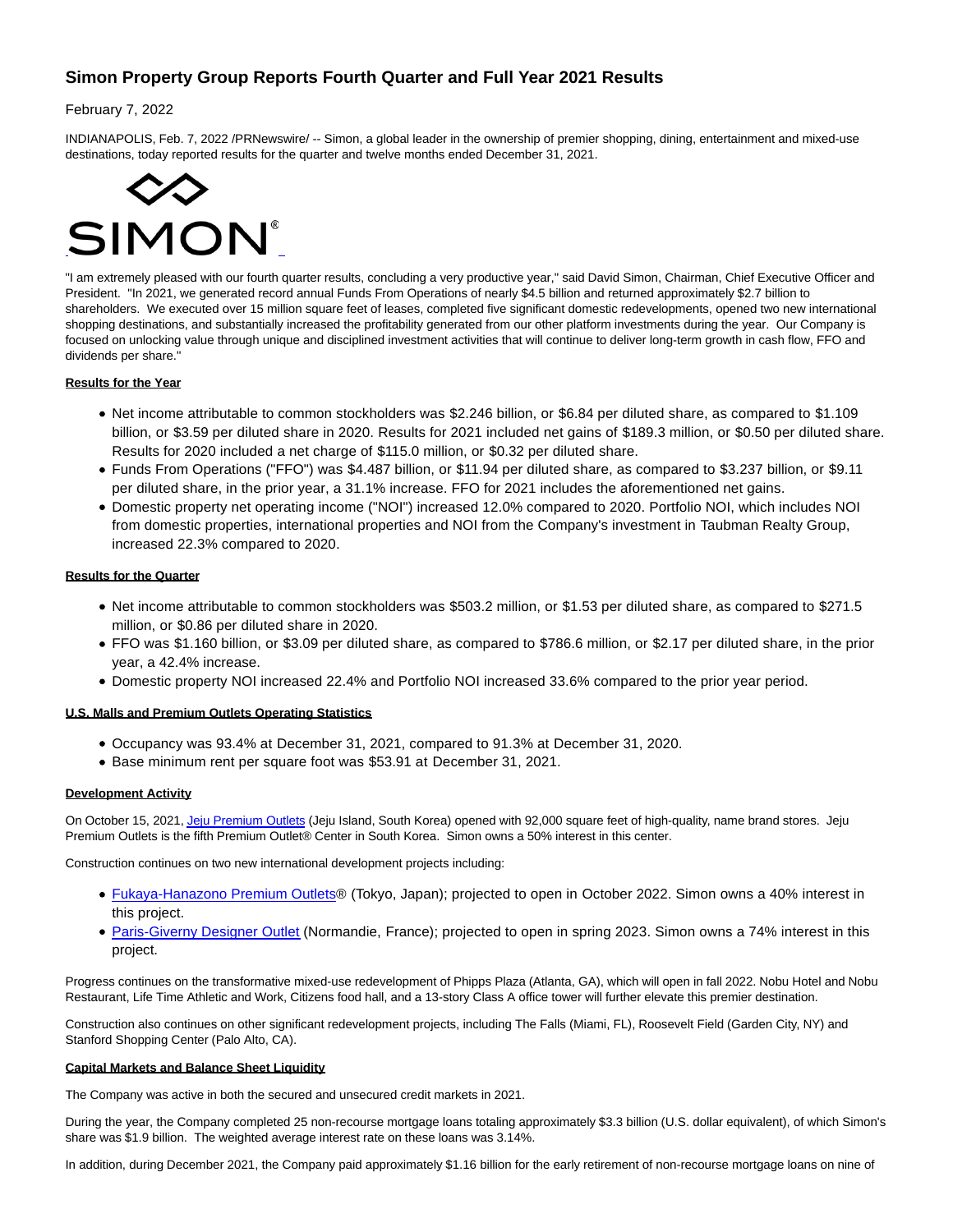its consolidated properties.

During the quarter, the Company amended and extended its \$3.5 billion unsecured multi-currency revolving credit facility. The facility will initially mature on January 31, 2026 and at our sole option, can be extended for an additional year to January 31, 2027. Based upon the Company's current credit ratings, the interest rate on the new revolver for U.S. Dollar borrowings is SOFR plus 72.5 points, plus a spread adjustment to account for the transition from LIBOR to SOFR.

As of December 31, 2021, Simon had approximately \$7.0 billion of liquidity consisting of \$1.2 billion of cash on hand, including its share of joint venture cash, and \$5.8 billion of available capacity under its revolving credit facilities, net of \$500 million outstanding under its U.S. commercial paper program.

Subsequent to the end of the quarter, the Company completed a two tranche senior notes offering totaling \$1.2 billion. Net proceeds from the offering were used to repay indebtedness outstanding under the Company's \$3.5 billion senior unsecured revolving credit facility and for general corporate purposes, increasing the Company's liquidity to approximately \$8.0 billion.

# **Dividends**

The Company paid its fourth quarter 2021 common stock dividend of \$1.65 per share on December 31, 2021, a 26.9% increase year-over-year and 10.0% increase sequentially.

Simon's Board of Directors declared a quarterly common stock dividend of \$1.65 on February 7, 2022, for the first quarter of 2022. This is a 26.9% increase year-over-year. The dividend will be payable on March 31, 2022 to shareholders of record on March 10, 2022.

Simon's Board of Directors declared the quarterly dividend on its 8 3/8% Series J Cumulative Redeemable Preferred Stock (NYSE: SPGPrJ) of \$1.046875 per share, payable on March 31, 2022 to shareholders of record on March 17, 2022.

### **2022 Guidance**

The Company currently estimates net income to be within a range of \$5.90 to \$6.10 per diluted share and FFO will be within a range of \$11.50 to \$11.70 per diluted share for the year ending December 31, 2022.

The following table provides the GAAP to non-GAAP reconciliation for the expected range of estimated net income attributable to common stockholders per diluted share to estimated FFO per diluted share:

# For the year ending December 31, 2022

|                                                          | Low<br>End     | High<br>End |
|----------------------------------------------------------|----------------|-------------|
| Estimated net income attributable to common stockholders |                |             |
| per diluted share                                        | \$5.90 \$6.10  |             |
| Depreciation and amortization including Simon's share    |                |             |
| of unconsolidated entities                               | 5.60           | -5.60       |
| Estimated FFO per diluted share                          | \$11.50\$11.70 |             |

### **Conference Call**

Simon will hold a conference call to discuss the quarterly financial results today from 5:00 p.m. to 6:00 p.m. Eastern Time, Monday, February 7, 2022. A live webcast of the conference call will be accessible in listen-only mode a[t investors.simon.com.](http://investors.simon.com/) An audio replay of the conference call will be available until February 14, 2022. To access the audio replay, dial 1-844-512-2921 (international 1-412-317-6671) passcode 13725697.

### **Supplemental Materials and Website**

Supplemental information on our fourth quarter 2021 performance is available at [investors.simon.com.](https://c212.net/c/link/?t=0&l=en&o=3435649-1&h=1766543180&u=http%3A%2F%2Finvestors.simon.com%2F&a=investors.simon.com) This information has also been furnished to the SEC in a current report on Form 8-K.

We routinely post important information online on our investor relations website, [investors.simon.com.](https://c212.net/c/link/?t=0&l=en&o=3435649-1&h=1766543180&u=http%3A%2F%2Finvestors.simon.com%2F&a=investors.simon.com) We use this website, press releases, SEC filings, quarterly conference calls, presentations and webcasts to disclose material, non-public information in accordance with Regulation FD. We encourage members of the investment community to monitor these distribution channels for material disclosures. Any information accessed through our website is not incorporated by reference into, and is not a part of, this document.

#### **Non-GAAP Financial Measures**

This press release includes FFO, FFO per share and portfolio Net Operating Income growth which are financial performance measures not defined by generally accepted accounting principles in the United States ("GAAP"). Reconciliations of these non-GAAP financial measures to the most directly comparable GAAP measures are included in this press release and in Simon's supplemental information for the quarter. FFO and Net Operating Income growth are financial performance measures widely used in the REIT industry. Our definitions of these non-GAAP measures may not be the same as similar measures reported by other REITs.

#### **Forward-Looking Statements**

Certain statements made in this press release may be deemed "forward–looking statements" within the meaning of the Private Securities Litigation Reform Act of 1995. Although the Company believes the expectations reflected in any forward–looking statements are based on reasonable assumptions, the Company can give no assurance that its expectations will be attained, and it is possible that the Company's actual results may differ materially from those indicated by these forward–looking statements due to a variety of risks, uncertainties and other factors. Such factors include, but are not limited to: uncertainties regarding the impact of the COVID-19 pandemic and governmental restrictions intended to prevent its spread on our business, financial condition, results of operations, cash flow and liquidity and our ability to access the capital markets, satisfy our debt service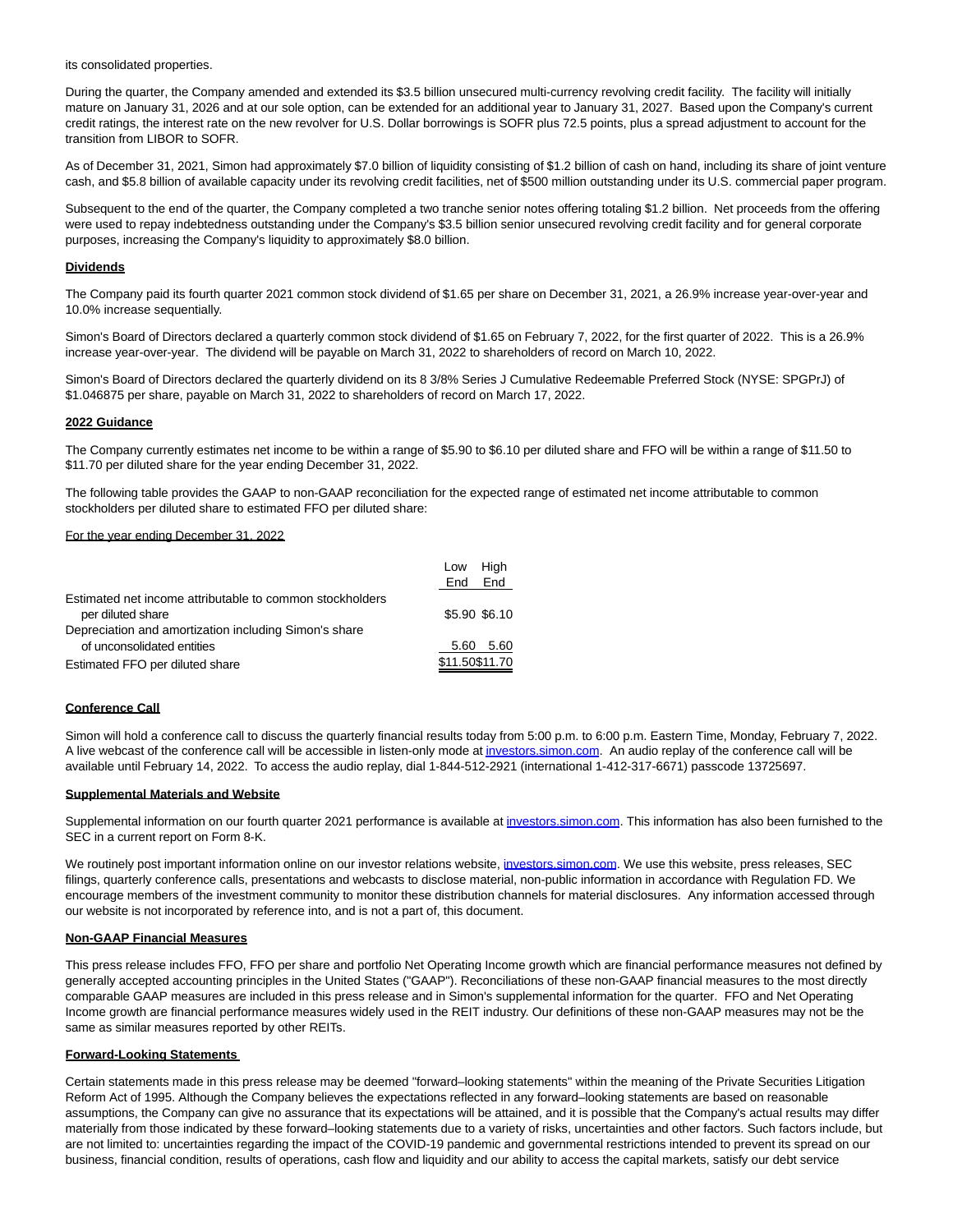obligations and make distributions to our stockholders; changes in economic and market conditions that may adversely affect the general retail environment; the potential loss of anchor stores or major tenants; the inability to collect rent due to the bankruptcy or insolvency of tenants or otherwise; the intensely competitive market environment in the retail industry, including e-commerce; an increase in vacant space at our properties; the inability to lease newly developed properties and renew leases and relet space at existing properties on favorable terms; our international activities subjecting us to risks that are different from or greater than those associated with our domestic operations, including changes in foreign exchange rates; risks associated with the acquisition, development, redevelopment, expansion, leasing and management of properties; general risks related to real estate investments, including the illiquidity of real estate investments; the impact of our substantial indebtedness on our future operations, including covenants in the governing agreements that impose restrictions on us that may affect our ability to operate freely; any disruption in the financial markets that may adversely affect our ability to access capital for growth and satisfy our ongoing debt service requirements; any change in our credit rating; changes in market rates of interest; the transition of LIBOR to an alternative reference rate; our continued ability to maintain our status as a REIT; changes in tax laws or regulations that result in adverse tax consequences; risks relating to our joint venture properties, including guarantees of certain joint venture indebtedness; environmental liabilities; natural disasters; the availability of comprehensive insurance coverage; the potential for terrorist activities; security breaches that could compromise our information technology or infrastructure; and the loss of key management personnel. The Company discusses these and other risks and uncertainties under the heading "Risk Factors" in its annual and quarterly periodic reports filed with the SEC. The Company may update that discussion in subsequent other periodic reports, but except as required by law, the Company undertakes no duty or obligation to update or revise these forward-looking statements, whether as a result of new information, future developments, or otherwise.

### **About Simon**

[Simon i](https://c212.net/c/link/?t=0&l=en&o=3435649-1&h=680894569&u=https%3A%2F%2Fwww.simon.com%2F&a=Simon)s a real estate investment trust engaged in the ownership of premier shopping, dining, entertainment and mixed-use destinations and an S&P 100 company (Simon Property Group, NYSE: SPG). Our properties across North America, Europe and Asia provide community gathering places for millions of people every day and generate billions in annual sales.

**For the Three Months For the Twelve Months**

#### **Simon Property Group, Inc.**

Unaudited Consolidated Statements of Operations (Dollars in thousands, except per share amounts)

|                                                                                          |                                              |            | שמו טיש שוש שוויט וס ויינוס ויינוס של היה ש<br>Ended December 31, Ended December 31, |            |
|------------------------------------------------------------------------------------------|----------------------------------------------|------------|--------------------------------------------------------------------------------------|------------|
|                                                                                          | 2021                                         | 2020       | 2021                                                                                 | 2020       |
| <b>REVENUE:</b>                                                                          |                                              |            |                                                                                      |            |
| Lease income                                                                             | \$1,224,913\$1,032,795\$4,736,719\$4,302,367 |            |                                                                                      |            |
| Management fees and other revenues                                                       | 28,102                                       | 25,336     | 106,483                                                                              | 96,882     |
| Other income                                                                             | 73,123                                       | 73,298     | 273,587                                                                              | 208,254    |
| Total revenue                                                                            |                                              |            | 1,326,138 1,131,429 5,116,789                                                        | 4,607,503  |
| <b>EXPENSES:</b>                                                                         |                                              |            |                                                                                      |            |
| Property operating                                                                       | 124,472                                      | 81,675     | 415,720                                                                              | 349,154    |
| Depreciation and amortization                                                            | 319,864                                      | 331,851    | 1,262,715                                                                            | 1,318,008  |
| Real estate taxes                                                                        | 111,153                                      | 110,067    | 458,953                                                                              | 457,142    |
| Repairs and maintenance                                                                  | 34.265                                       | 23,376     | 96,391                                                                               | 80,858     |
| Advertising and promotion                                                                | 26,618                                       | 37,646     | 114,303                                                                              | 98,613     |
| Home and regional office costs                                                           | 52,295                                       | 41,249     | 184,660                                                                              | 171,668    |
| General and administrative                                                               | 9,600                                        | 5,366      | 30,339                                                                               | 22,572     |
| Other                                                                                    | 56,338                                       | 38,152     | 140,518                                                                              | 137,679    |
| <b>Total operating expenses</b>                                                          | 734,605                                      | 669,382    | 2,703,599                                                                            | 2,635,694  |
| <b>OPERATING INCOME BEFORE OTHER ITEMS</b>                                               | 591,533                                      |            | 462,047 2,413,190                                                                    | 1,971,809  |
| Interest expense                                                                         | (193, 504)                                   | (197, 855) | (795, 712)                                                                           | (784, 400) |
| Loss on extinguishment of debt                                                           | (20, 289)                                    |            | (51, 841)                                                                            |            |
| Gain on sale or exchange of equity interests                                             | 18,844                                       |            | 178,672                                                                              |            |
| Income and other tax (expense) benefit                                                   | (48, 833)                                    |            | 1,572 (157,199)                                                                      | 4,637      |
| Income from unconsolidated entities                                                      | 220,699                                      | 63,260     | 782,837                                                                              | 219,870    |
| Unrealized gains (losses) in fair value of equity instruments                            | 26                                           | 494        | (8,095)                                                                              | (19, 632)  |
| Gain (loss) on acquisition of controlling interest, sale or disposal of, or recovery on, |                                              |            |                                                                                      |            |
| assets and interests in unconsolidated entities and impairment, net                      | 5,254                                        | (16, 792)  | 206,855                                                                              | (114,960)  |
| <b>CONSOLIDATED NET INCOME</b>                                                           | 573,730                                      |            | 312,726 2,568,707                                                                    | 1,277,324  |
| Net income attributable to noncontrolling interests                                      | 69,655                                       | 40,409     | 319,076                                                                              | 164,760    |
| Preferred dividends                                                                      | 834                                          | 834        | 3,337                                                                                | 3,337      |
| NET INCOME ATTRIBUTABLE TO COMMON STOCKHOLDERS                                           | \$503,241                                    |            | \$271,483\$2,246,294\$1,109,227                                                      |            |
| <b>BASIC AND DILUTED EARNINGS PER COMMON SHARE:</b>                                      |                                              |            |                                                                                      |            |
| Net income attributable to common stockholders                                           | \$1.53                                       | \$0.86     | \$6.84                                                                               | \$3.59     |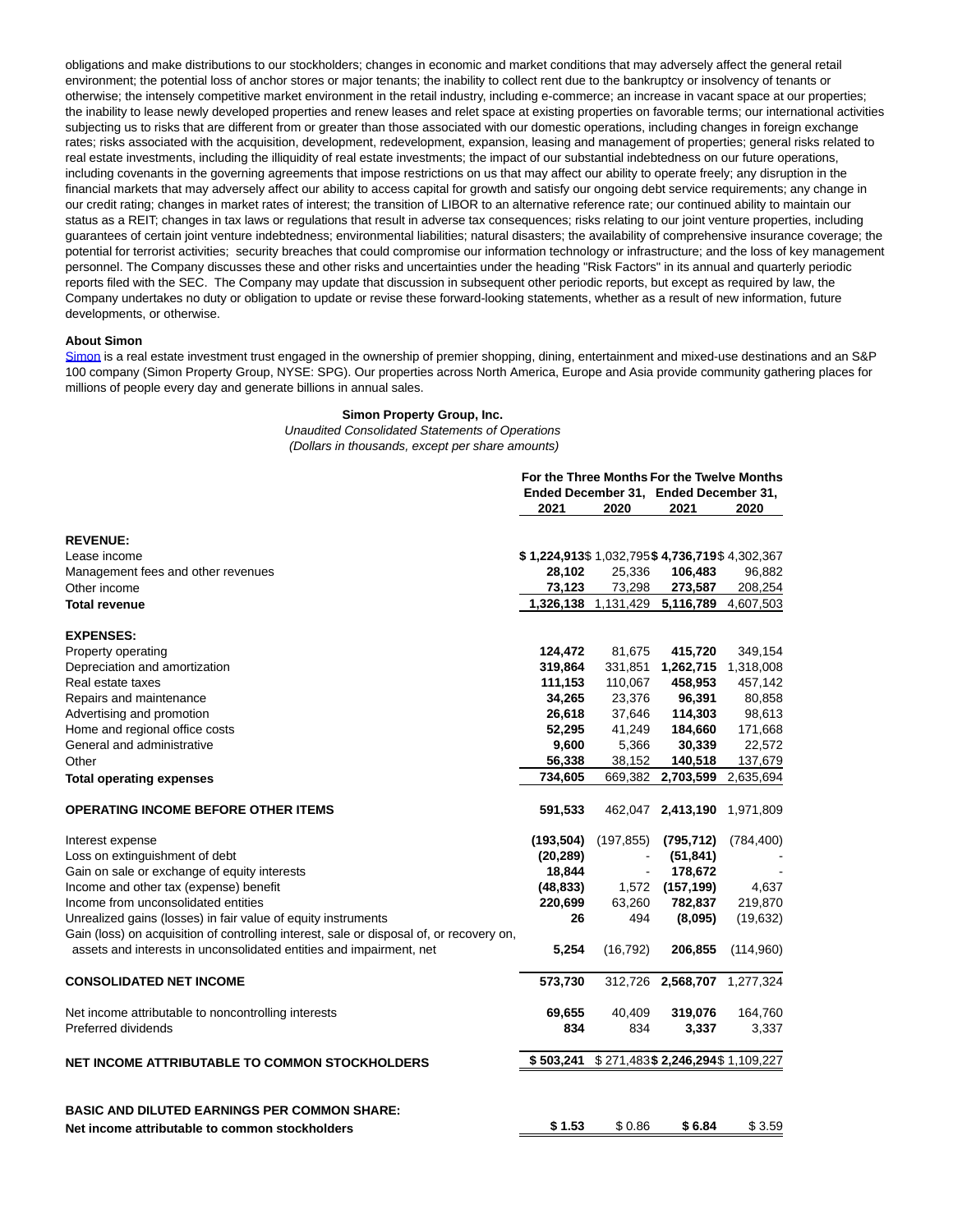# **Simon Property Group, Inc.**

Unaudited Consolidated Balance Sheets (Dollars in thousands, except share amounts)

|                                                                                                                                                                          | December 31, December 31, |                           |
|--------------------------------------------------------------------------------------------------------------------------------------------------------------------------|---------------------------|---------------------------|
|                                                                                                                                                                          | 2021                      | 2020                      |
| <b>ASSETS:</b>                                                                                                                                                           |                           |                           |
| Investment properties, at cost                                                                                                                                           |                           | \$37,932,366 \$38,050,196 |
| Less - accumulated depreciation                                                                                                                                          | 15,621,127                | 14,891,937                |
|                                                                                                                                                                          | 22,311,239                | 23,158,259                |
| Cash and cash equivalents                                                                                                                                                | 533,936                   | 1,011,613                 |
| Tenant receivables and accrued revenue, net                                                                                                                              | 919,654                   | 1,236,734                 |
| Investment in TRG, at equity                                                                                                                                             | 3,305,102                 | 3,451,897                 |
| Investment in Klépierre, at equity                                                                                                                                       | 1,661,943                 | 1,729,690                 |
| Investment in other unconsolidated entities, at equity                                                                                                                   | 3,075,375                 | 2,603,571                 |
| Right-of-use assets, net                                                                                                                                                 | 504,119                   | 512,914                   |
| Investments held in trust - special purpose acquisition company                                                                                                          | 345,000                   |                           |
| Deferred costs and other assets                                                                                                                                          | 1,121,011                 | 1,082,168                 |
| <b>Total assets</b>                                                                                                                                                      |                           | \$33,777,379 \$34,786,846 |
| <b>LIABILITIES:</b>                                                                                                                                                      |                           |                           |
| Mortgages and unsecured indebtedness                                                                                                                                     |                           | \$25,321,022 \$26,723,361 |
| Accounts payable, accrued expenses, intangibles, and deferred revenues                                                                                                   | 1,433,216                 | 1,311,925                 |
| Cash distributions and losses in unconsolidated entities, at equity                                                                                                      | 1,573,105                 | 1,577,393                 |
| Dividend payable                                                                                                                                                         | 1,468                     | 486,922                   |
| Lease liabilities                                                                                                                                                        | 506,931                   | 515,492                   |
| Other liabilities                                                                                                                                                        | 540,912                   | 513,515                   |
|                                                                                                                                                                          |                           |                           |
| <b>Total liabilities</b>                                                                                                                                                 | 29,376,654                | 31,128,608                |
| Commitments and contingencies<br>Limited partners' preferred interest in the Operating Partnership and noncontrolling<br>redeemable interests                            | 547,740                   | 185,892                   |
| <b>EQUITY:</b>                                                                                                                                                           |                           |                           |
| Stockholders' Equity                                                                                                                                                     |                           |                           |
| Capital stock (850,000,000 total shares authorized, \$0.0001 par value, 238,000,000<br>shares of excess common stock, 100,000,000 authorized shares of preferred stock): |                           |                           |
| Series J 8 3/8% cumulative redeemable preferred stock, 1,000,000 shares authorized,<br>796,948 issued and outstanding with a liquidation value of \$39,847               | 41,763                    | 42,091                    |
| Common stock, \$0.0001 par value, 511,990,000 shares authorized, 342,907,608 and<br>342,849,037 issued and outstanding, respectively                                     | 34                        | 34                        |
| Class B common stock, \$0.0001 par value, 10,000 shares authorized, 8,000<br>issued and outstanding                                                                      |                           |                           |
| Capital in excess of par value                                                                                                                                           | 11,212,990                | 11,179,688                |
| Accumulated deficit                                                                                                                                                      | (5,823,708)               | (6, 102, 314)             |
| Accumulated other comprehensive loss                                                                                                                                     | (185, 186)                | (188, 675)                |
| Common stock held in treasury, at cost, 14,295,983 and 14,355,621 shares, respectively_                                                                                  | (1,884,441)               | (1,891,352)               |
| Total stockholders' equity                                                                                                                                               | 3,361,452                 | 3,039,472                 |
| Noncontrolling interests                                                                                                                                                 | 491,533                   | 432,874                   |
| <b>Total equity</b>                                                                                                                                                      | 3,852,985                 | 3,472,346                 |
| <b>Total liabilities and equity</b>                                                                                                                                      |                           | \$33,777,379 \$34,786,846 |
|                                                                                                                                                                          |                           |                           |

#### **Simon Property Group, Inc.**

Unaudited Joint Venture Combined Statements of Operations

(Dollars in thousands)

|                 |           | For the Three Months EndedFor the Twelve Months Ended |             |              |  |
|-----------------|-----------|-------------------------------------------------------|-------------|--------------|--|
|                 |           | December 31.                                          |             | December 31. |  |
|                 | 2021      | 2020                                                  | 2021        | 2020         |  |
| <b>REVENUE:</b> |           |                                                       |             |              |  |
| Lease income    | \$743,395 | \$624.516                                             | \$2.797.221 | \$2.544.134  |  |
| Other income    | 115.033   | 85.284                                                | 319.956     | 300,634      |  |
| Total revenue   | 858,428   | 709.800                                               | 3.117.177   | 2,844,768    |  |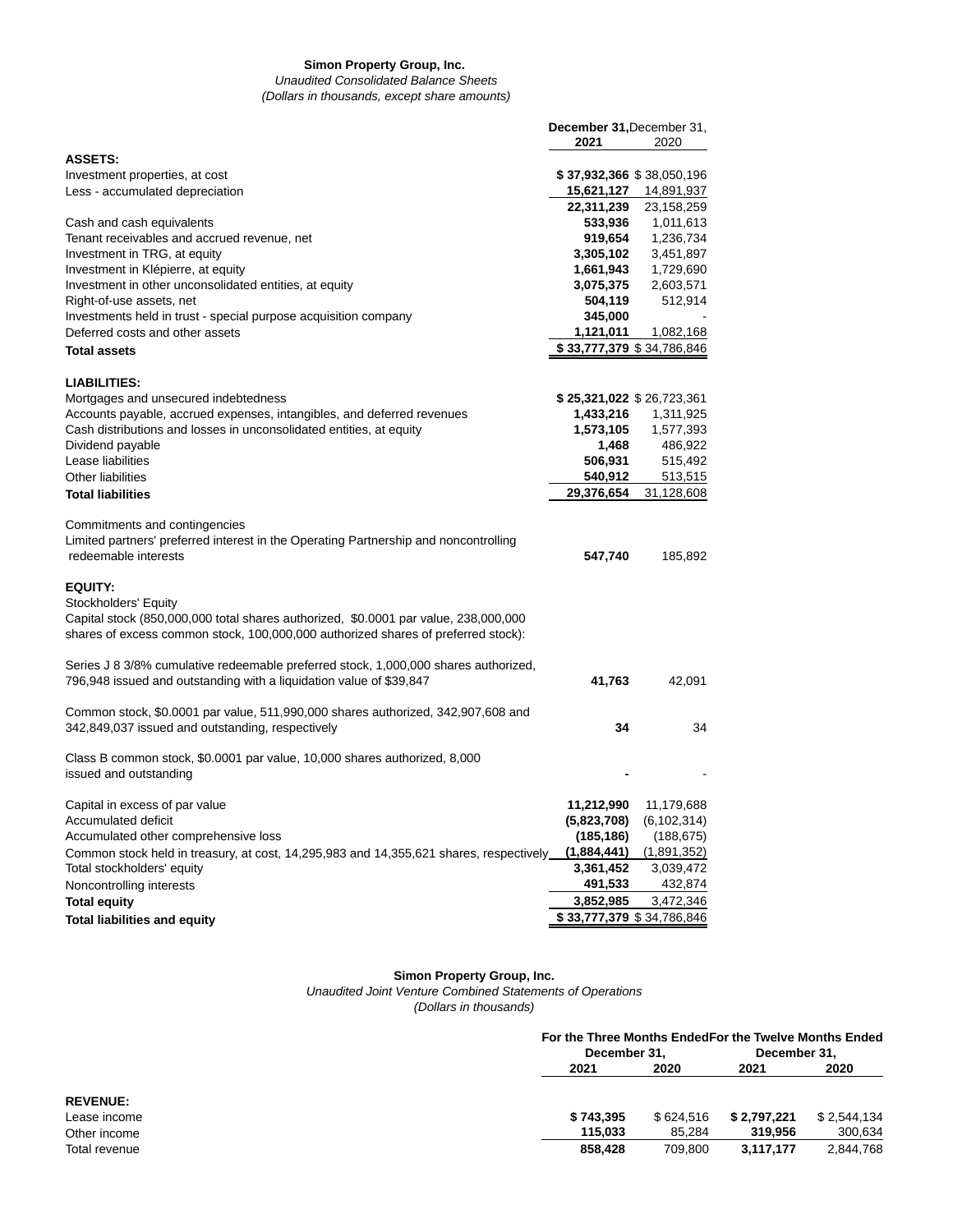| <b>OPERATING EXPENSES:</b>                                                          |            |                     |                      |            |
|-------------------------------------------------------------------------------------|------------|---------------------|----------------------|------------|
| Property operating                                                                  | 155,409    | 136,616             | 575,584              | 519,979    |
| Depreciation and amortization                                                       | 174,625    | 179,719             | 686,790              | 692,424    |
| Real estate taxes                                                                   | 60,083     | 64,864              | 263,325              | 262,351    |
| Repairs and maintenance                                                             | 25,675     | 19,061              | 79,300               | 68,722     |
| Advertising and promotion                                                           | 19,962     | 24,764              | 72,441               | 67,434     |
| Other                                                                               | 87,859     | 55,888              | 200,899              | 163,710    |
| Total operating expenses                                                            | 523,613    | 480,912             | 1,878,339            | 1,774,620  |
|                                                                                     |            |                     |                      |            |
| <b>OPERATING INCOME BEFORE OTHER ITEMS</b>                                          | 334,815    | 228,888             | 1,238,838            | 1,070,148  |
| Interest expense                                                                    | (152, 445) | (152, 703)          | (605, 591)           | (616, 332) |
| Gain on sale or disposal of, or recovery on, assets and interests in unconsolidated |            |                     |                      |            |
| entities, net                                                                       | 1,443      |                     | 34,814               |            |
| <b>NET INCOME</b>                                                                   | \$183,813  | \$76,185            | \$668,061            | \$453,816  |
| Third-Party Investors' Share of Net Income                                          | \$89,779   | \$32,731            | \$333,304            | \$226,364  |
| <b>Our Share of Net Income</b>                                                      |            |                     |                      |            |
| Amortization of Excess Investment (A)                                               | 94,034     | 43,454<br>(19, 953) | 334,757<br>(64, 974) | 227,452    |
| Our Share of Gain on Sale or Disposal of Assets and Interests in                    | (15, 180)  |                     |                      | (82,097)   |
| Other Income in the Consolidated Financial Statements                               |            | -                   | (14, 941)            |            |
| Our Share of Gain on Sale or Disposal of, or Recovery on, Assets and Interests in   |            |                     |                      |            |
| <b>Unconsolidated Entities, net</b>                                                 | (541)      |                     | (541)                |            |
| Income from Unconsolidated Entities (B)                                             | \$78,313   | \$23,501            | \$254,301            | \$145,355  |

Note: The above financial presentation does not include any information related to our investments in Klépierre S.A. ("Klépierre") and The Taubman Realty Group ("TRG"). For additional information, see footnote B.

# **Simon Property Group, Inc.**

Unaudited Joint Venture Combined Balance Sheets (Dollars in thousands)

|                                                                       | 2021          | December 31, December 31,<br>2020 |
|-----------------------------------------------------------------------|---------------|-----------------------------------|
| Assets:                                                               |               |                                   |
| Investment properties, at cost                                        | \$19,724,242  | \$20,079,476                      |
| Less - accumulated depreciation                                       | 8,330,891     | 8,003,863                         |
|                                                                       | 11,393,351    | 12,075,613                        |
| Cash and cash equivalents                                             | 1,481,287     | 1,169,422                         |
| Tenant receivables and accrued revenue, net                           | 591,369       | 749,231                           |
| Right-of-use assets, net                                              | 154.561       | 185.598                           |
| Deferred costs and other assets                                       | 394,691       | 380,087                           |
| <b>Total assets</b>                                                   | \$14,015,259  | \$14,559,951                      |
| <b>Liabilities and Partners' Deficit:</b>                             |               |                                   |
| Mortgages                                                             | \$15,223,710  | \$15,569,485                      |
| Accounts payable, accrued expenses, intangibles, and deferred revenue | 995,392       | 969,242                           |
| Lease liabilities                                                     | 158,372       | 188,863                           |
| Other liabilities                                                     | 383,018       | 426,321                           |
| <b>Total liabilities</b>                                              | 16.760.492    | 17.153.911                        |
| Preferred units                                                       | 67,450        | 67,450                            |
| Partners' deficit                                                     | (2,812,683)   | (2,661,410)                       |
| Total liabilities and partners' deficit                               | \$14,015,259  | \$14,559,951                      |
| Our Share of:                                                         |               |                                   |
| Partners' deficit                                                     | \$(1,207,396) | \$(1,130,713)                     |
| Add: Excess Investment (A)                                            | 1,283,645     | 1,399,757                         |
| Our net Investment in unconsolidated entities, at equity              | \$76,249      | \$269,044                         |

Note: The above financial presentation does not include any information related to our investments in Klépierre, TRG and other platform investments. For additional information, see footnote B.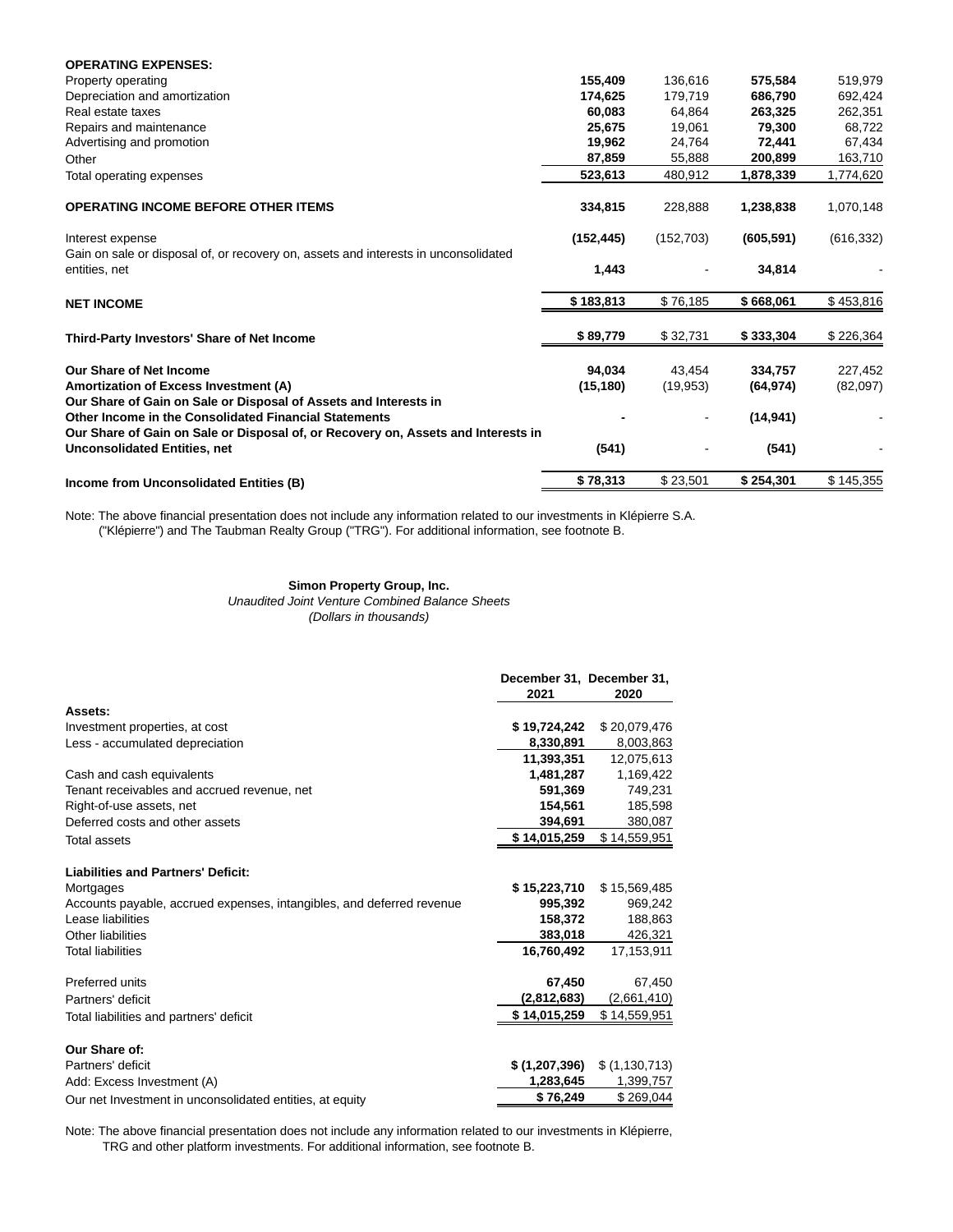### **Simon Property Group, Inc.** Unaudited Reconciliation of Non-GAAP Financial Measures (C) (Amounts in thousands, except per share amounts)

# **Reconciliation of Consolidated Net Income to FFO**

|                                                                                                                                                                                                                                                                                                                         | For the Three Months Ended<br>December 31. |                               | <b>For the Twelve Months</b><br>Ended<br>December 31, |                         |                               |
|-------------------------------------------------------------------------------------------------------------------------------------------------------------------------------------------------------------------------------------------------------------------------------------------------------------------------|--------------------------------------------|-------------------------------|-------------------------------------------------------|-------------------------|-------------------------------|
|                                                                                                                                                                                                                                                                                                                         |                                            | 2021                          | 2020                                                  | 2021                    | 2020                          |
| <b>Consolidated Net Income (D)</b><br><b>Adjustments to Arrive at FFO:</b>                                                                                                                                                                                                                                              |                                            | \$<br>573,730                 | \$<br>312,726                                         | \$<br>2,568,707         | \$<br>1,277,324               |
| Depreciation and amortization from consolidated<br>properties<br>Our share of depreciation and amortization from<br>unconsolidated entities, including Klépierre, TRG and other corporate investments                                                                                                                   |                                            | 317,692                       | 329,422                                               | 1,254,039               | 1,308,419                     |
| (E)                                                                                                                                                                                                                                                                                                                     |                                            | 278,118                       | 133,645                                               | 887,390                 | 536,133                       |
| (Gain) loss on acquisition of controlling interest, sale or disposal of, or recovery on,<br>assets and interests in unconsolidated entities and impairment, net<br>Unrealized (gains) losses in fair value of equity instruments (F)<br>Net loss (gain) attributable to noncontrolling interest holders in              |                                            | (5,254)                       | 16,792<br>(494)                                       | (206, 855)<br>3,177     | 114,960<br>19,632             |
| properties<br>Noncontrolling interests portion of depreciation and amortization, gain on consolidation<br>of properties,                                                                                                                                                                                                |                                            | 3,179                         | (173)                                                 | 6,053                   | 4,378                         |
| and loss (gain) on disposal of properties<br>Preferred distributions and dividends                                                                                                                                                                                                                                      |                                            | (5,941)<br>(1, 313)           | (3,966)<br>(1, 313)                                   | (20, 295)<br>(5,252)    | (18, 631)<br>(5,252)          |
| FFO of the Operating Partnership                                                                                                                                                                                                                                                                                        |                                            | \$<br>1,160,211               | \$<br>786,639                                         | \$<br>4,486,964         | \$<br>3,236,963               |
| Diluted net income per share to diluted FFO per share reconciliation:<br>Diluted net income per share<br>Depreciation and amortization from consolidated properties<br>and our share of depreciation and amortization from unconsolidated<br>entities, including Klépierre, TRG and other corporate investments, net of | \$                                         | 1.53\$                        | 0.86\$                                                | $6.84$ \$               | 3.59                          |
| noncontrolling<br>interests portion of depreciation and amortization (E)                                                                                                                                                                                                                                                |                                            | 1.57                          | 1.27                                                  | 5.64                    | 5.14                          |
| (Gain) loss on acquisition of controlling interest, sale or disposal of, or recovery on,<br>assets and interests in unconsolidated entities and impairment, net<br>Unrealized (gains) losses in fair value of equity instruments (F)                                                                                    |                                            | (0.01)                        | 0.05<br>(0.01)                                        | (0.55)<br>0.01          | 0.32<br>0.06                  |
| Diluted FFO per share                                                                                                                                                                                                                                                                                                   | \$                                         | 3.09\$                        | $2.17$ \$                                             | 11.94 \$                | 9.11                          |
| Details for per share calculations:                                                                                                                                                                                                                                                                                     |                                            |                               |                                                       |                         |                               |
| FFO of the Operating Partnership<br>Diluted FFO allocable to unitholders                                                                                                                                                                                                                                                |                                            | \$<br>1,160,211<br>(145, 859) | \$<br>786,639<br>(100,472)                            | 4,486,964<br>(564, 407) | \$<br>3,236,963<br>(424, 063) |
| Diluted FFO allocable to common stockholders                                                                                                                                                                                                                                                                            |                                            | \$<br>1,014,352               | \$<br>686,167                                         | \$<br>3,922,557         | \$<br>2,812,900               |
| Basic and Diluted weighted average shares outstanding<br>Weighted average limited partnership units outstanding                                                                                                                                                                                                         |                                            | 328,619<br>47,253             | 316,595<br>46,455                                     | 328,587<br>47,280       | 308,738<br>46,544             |
| Basic and Diluted weighted average shares and units outstanding                                                                                                                                                                                                                                                         |                                            | 375,872                       | 363,050                                               | 375,867                 | 355,282                       |
| Basic and Diluted FFO per Share<br><b>Percent Change</b>                                                                                                                                                                                                                                                                | \$                                         | 3.09\$<br>42.4%               | $2.17$ \$                                             | 11.94 \$<br>31.1%       | 9.11                          |

Footnotes to Unaudited Financial Information